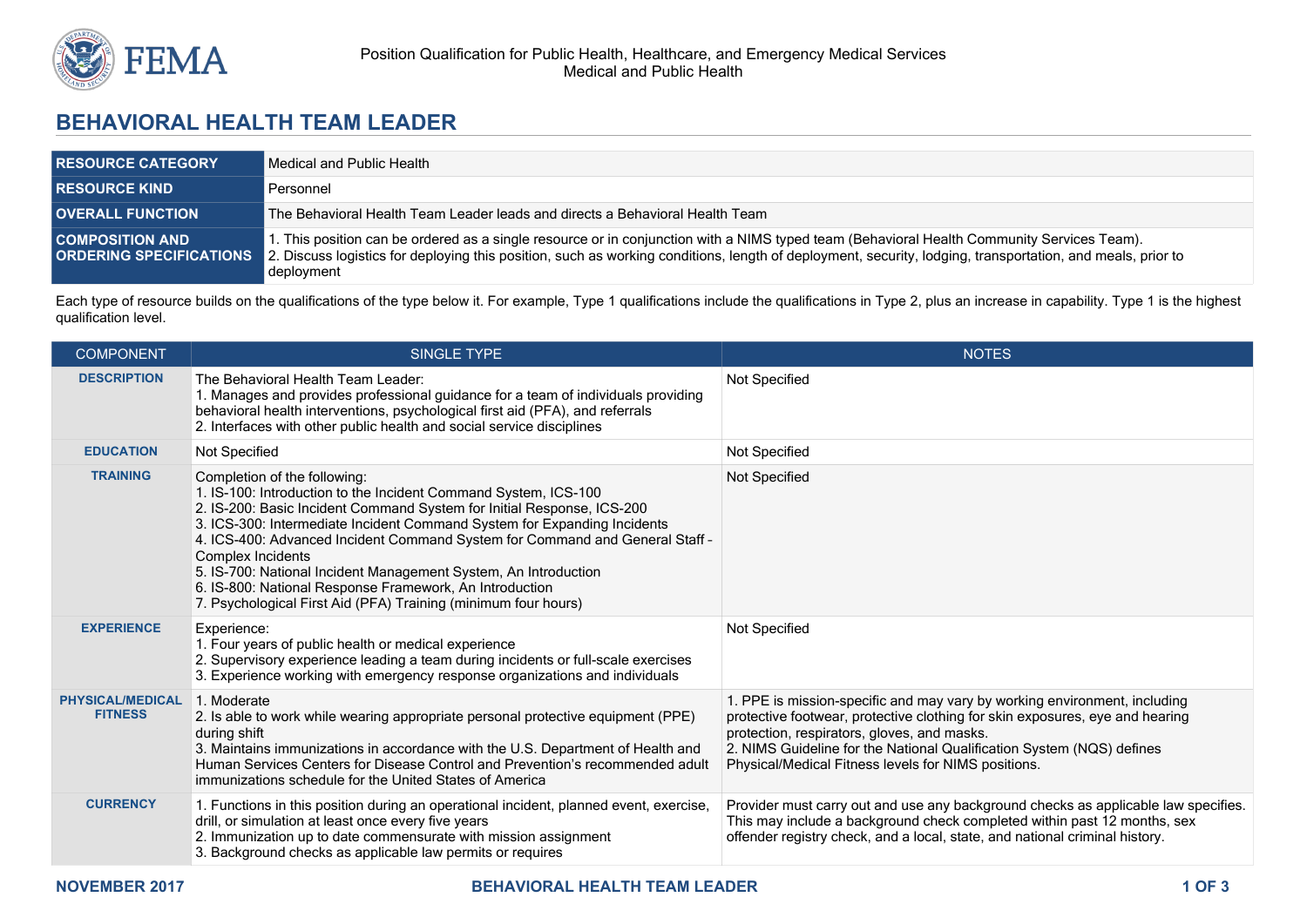

## Position Qualification for Public Health, Healthcare, and Emergency Medical Services Medical and Public Health

| <b>COMPONENT</b>                                                                                           | SINGLE TYPE | <b>NOTES</b>  |
|------------------------------------------------------------------------------------------------------------|-------------|---------------|
| <b>PROFESSIONAL AND Not Applicable</b><br><b>TECHNICAL</b><br><b>LICENSES AND</b><br><b>CERTIFICATIONS</b> |             | Not Specified |